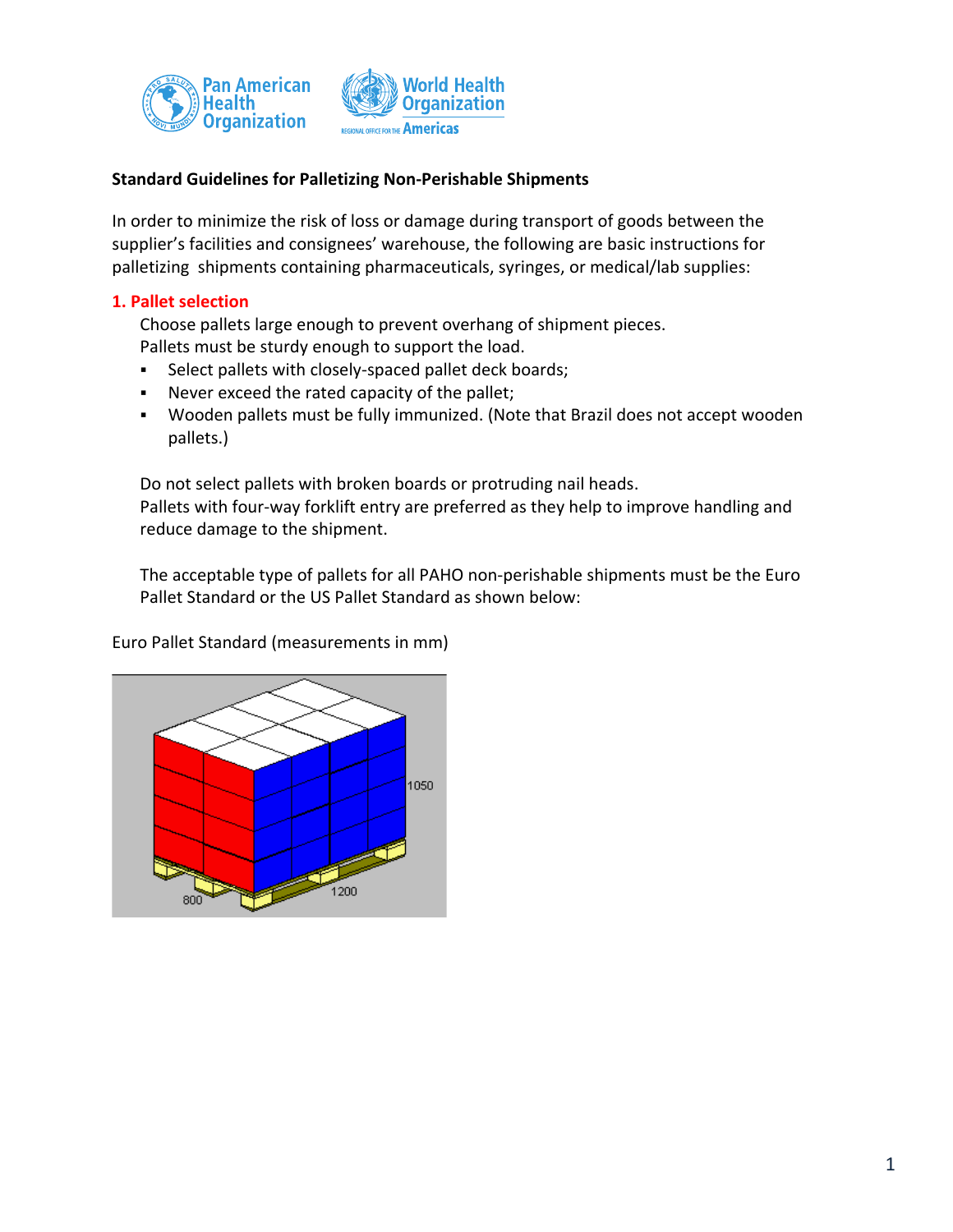

# 1050 200

# American Pallet Standard (measurements in mm)

# **2. Stacking a Pallet**

Ensure cartons are new and of proper strength to withstand stacking.

Securely close, staple and/or seal cartons.

Protect product from internal vibration with proper amounts of dunnage within cartons; leave no void areas/spaces between product or on top of carton.

Affix labels, with complete address information for the shipper and the consignee, to each piece.

Align boxes in columns, corner to corner, for the greatest stacking strength.

Avoid interlocking or rotating layer patterns.

Do not align corners over the spaces between pallet deck boards.

Boxes should not extend past the pallet edges.

Do not pyramid the boxes; keep the top layer flat to prevent damage from top loads.

Use a slip sheet under the load and every third layer when possible to help distribute the weight evenly and protect the bottom layer.

# **3. Securing Shipment to Pallet**

Use strapping or banding to secure shipment to the pallet, and stretch wrap (use a minimum of 60 gauge, five revolutions recommended) to prevent pieces from getting lost or separated from the load.

# **4. Labeling Pallets**

Label each pallet as it is stated on purchase order document (under Special Instructions) and include on marks consignee's complete information as it is shown on front page of purchase order under "Ship To."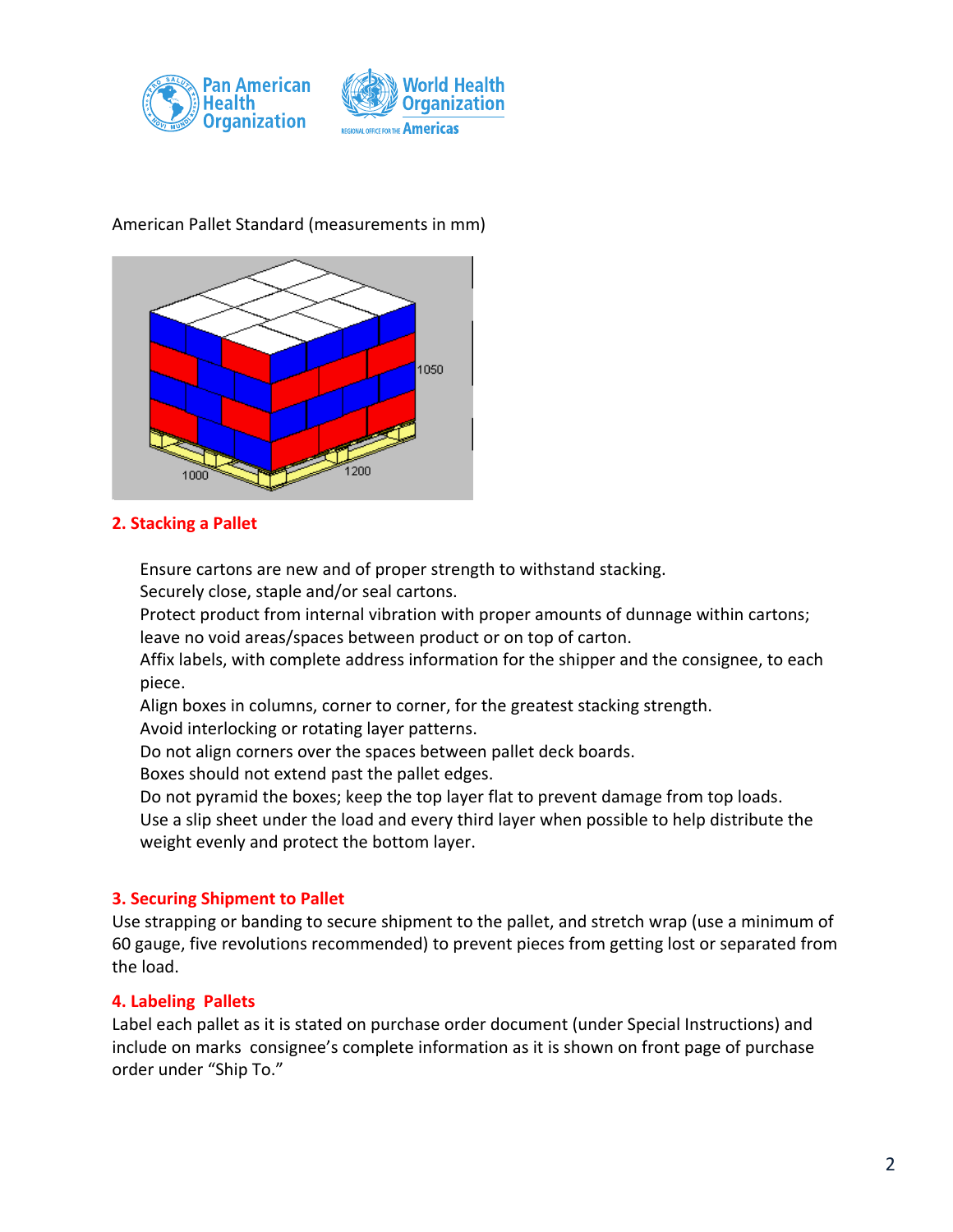

# **5. Protecting Palletized Shipment from Damage**

### **I. Use Top/Bottom Load Protector**

Load protectors are layers of corrugated fiberboard or heavy paperboard that help to distribute evenly the weight of shipments that can be stacked upon one another.

### **II. Use Corner/Edge Boards**

Corner boards increase vertical stacking strength, prevent damage to corner edges, and stabilize the load. They should extend to the full height and length of the load, and should be used on all corners.

### **III. Use Stretch Wrapping**

Stretch wrapping is an effective way to keep all pieces of a shipment together. The plastic stretch wrap should first be applied around the pallet and continued upward around the load. Then, do the following:

- Tighten to prevent load shifting
- Capture the pallet when wrapping bottom layer
- Twist like rope for greater strength

Stretch wrap is designed to stabilize the load, not to secure it to the pallet. Strapping or banding should be used in conjunction with stretch wrap to secure the load to the pallet.

### **IV. Use Strapping or Banding**

Strapping prevents pieces from getting lost or separated from the load. Straps should be drawn tightly to the load, which may require running them underneath the top deck boards of the pallet.